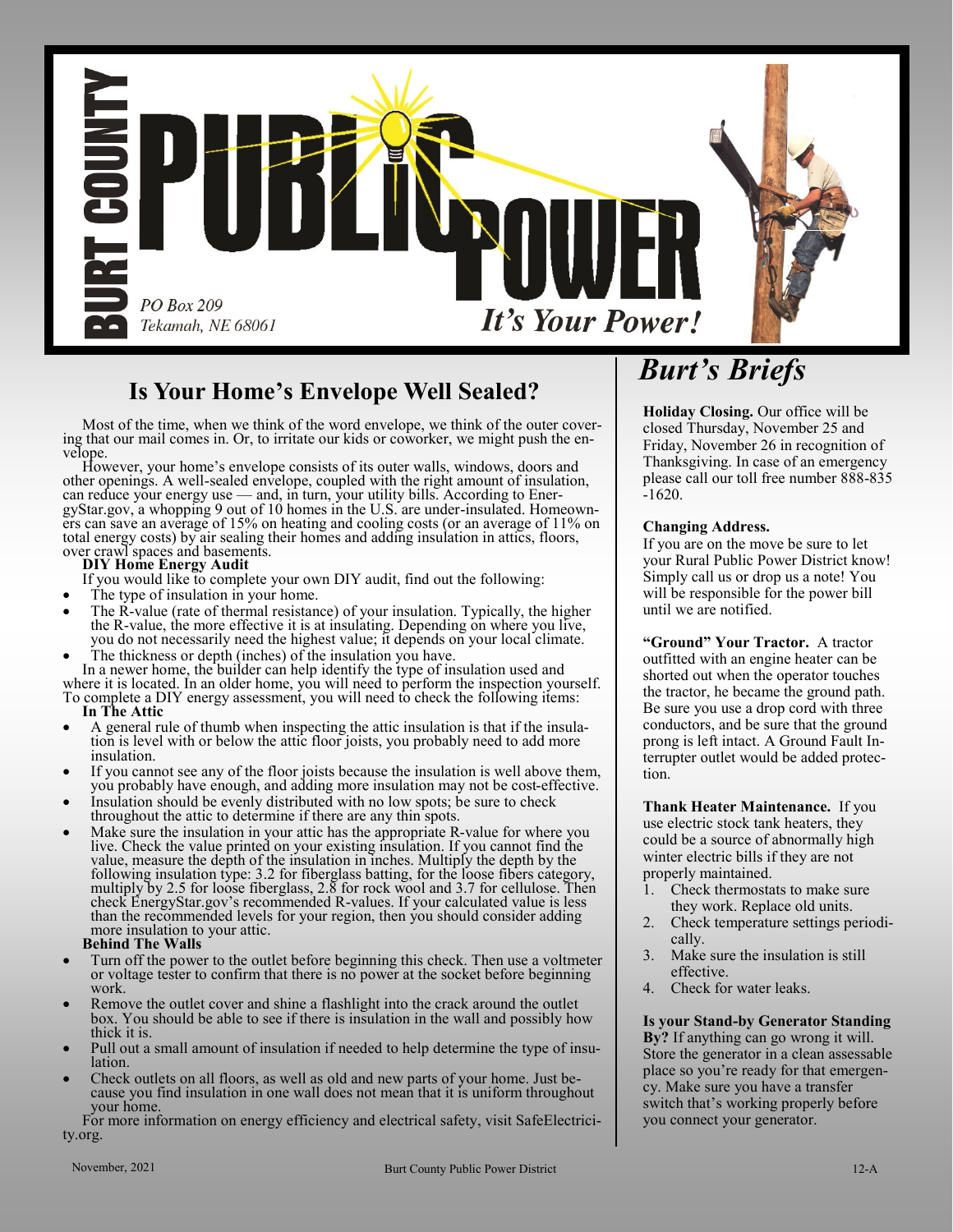## **Utility and Solar Installation SCAMS**

The energy industry is undergoing rapid change, and technology is paving the way for innovation in the way energy is used, produced, stored, and shared. While the changing energy market has created more options for consumers, it has also resulted in more utility scams and misleading information surrounding solar installations, in particular. That's because of two factors.

Utility scams are common because of the vast number of utilities that exist, and consumers are understandably anxious about the threat of disruption to their electric, heating, or water service. Second, new products and services in the energy industry provide an opening for scammers and pop-up companies to provide misleading information or shoddy products and services.

## **Avoid Phone Scams**

A common phone scam typically begins with a phone number that appears to be from a valid utility company. The scammer will claim you have a past due account and threaten to disconnect service or take legal action. The scammer will typically demand that you use a prepaid debit card or money order, often within a very short, urgent time frame, to pay the "past due" amount. You can combat this scam by being aware o the status of your account. Never give your banking or personal information over the phone to someone you did not call. If you have a question or concern about your energy bill, call us directly at **888-835-1620**. Do not use the phone number given by the scammer.

## **Avoid Solar Scams**

Another scam we see from time to time is connected to solar arrays. Homeowners with solar arrays may receive a sales call offering an accessory, upgrade, or extended warranty to their solar array. The calls could be from crooks claiming to represent a solar company, promising to replace faulty or broken parts or improve efficiency. Again, if you are not expecting the call, don't be fooled. These calls offering misleading information are likely a scam.

## **Use Trusted Sources**

If you're considering a solar array for your home, make sure you are working with a reputable company. Because this is still an emerging industry with evolving technology, there has been a proliferation of pop-up companies in the market to make a quick buck. Burt County PPD wants its customers to make informed decisions about whether solar is right for them. After all, Burt County PPD has a different "bottom line" that is not directly tied to the sale of a product or service. We take a more holistic, objective view of how to achieve energy and cost savings for our customers, and that may or may not include solar. Before you sign the dotted line, please feel encouraged to contact us with any solar array questions at **888-835-1620**. In this ever-changing environment, it's important to remember you have a trusted energy advisor — your local Public Power District. We are a community-focused organization serving our diverse communities with innovative energy solutions and life-enhancing services. Remember, we're just one call or click away, so please reach out with any questions about your electric service or bills — we're here to help.

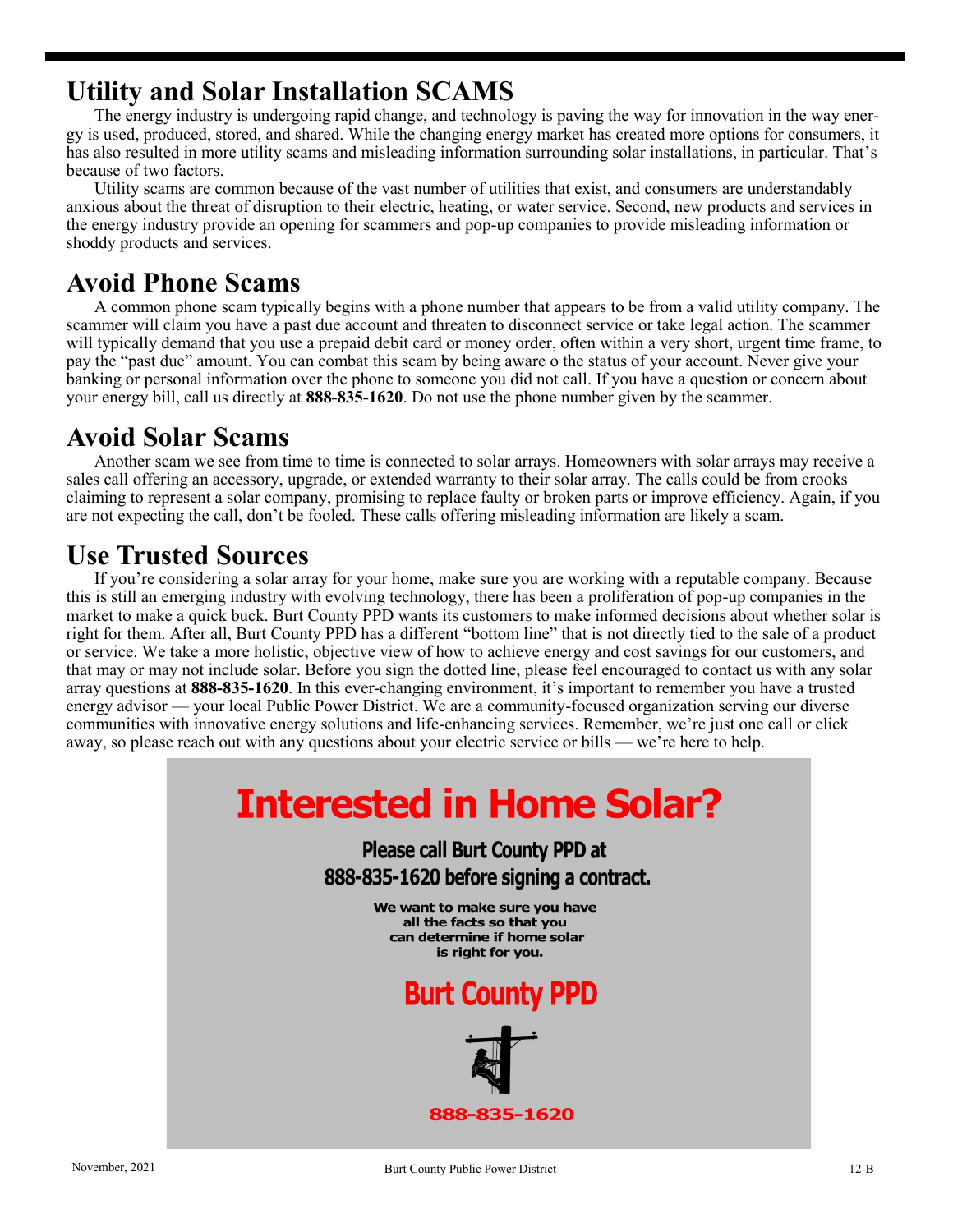## **'Watt' Do I Need to Know About How Much Electricity My Appliances Use?**

Determining how much electricity your appliances and home electronics use can help you understand how much money you are spending to operate them. Electricity is measured in units of power called watts, and one watt is a joule of energy used or produced per second.

The power consumption of small devices is usually measured in watts, while the power use of larger devices is measured in kilowatts (kW) (1 kW equals 1,000 watts). Knowing how much electricity an appliance uses and how much the electricity costs can help you decide whether to invest in a more energyefficient appliance or make other cost-saving decisions, such as unplugging appliances when not in use. Becoming watt savvy is also helpful if you are considering purchasing a generator.

There are several ways to estimate how much electricity your appliances and home electronics use:

### **See the data plate**

Appliances usually have data plates located on the back or inside the door. They tell you how many amps, watts and volts are needed to power the appliance. If your appliance does not list watts for some reason but does list the number of volts and amps, you can multiply them to get the number of watts.

### **Review the EnergyGuide label**

The EnergyGuide label, a yellow-colored sticker or tag found on new products, provides an estimate of the average energy consumption and cost to operate the specific model of the appliance you are considering. The FTC requires the label, and the dollar amount is the estimated yearly operating cost based on the national average cost of electricity.

### **Use a monitor or meter**

Wattage meters are affordable instruments that are easy to use and can measure the electricity usage of any device that runs on 120 volts. To put it to work, just plug the monitor into the electrical outlet and then plug the device into the monitor. The monitor will display how many watts the device uses. If you want to know how many kilowatt-hours (kWh) of electricity a device uses over a length of time, just leave everything set up and read the display later. Some monitors even allow you to plug in your utility's cost per kWh rate to determine how much that specific appliance costs you over a certain length of time.

### **Install a whole-house system**

Whole-house energy monitoring systems provide more detailed data on your home's energy use (as well as the ability to measure the energy use of 240 volt appliances). The features of these systems vary, and the cost and complexity depend on the number of circuits you want to monitor, how detailed the feedback is and the type of features available. The monitors are often installed directly into the main breaker panel of the home, and some require an electrician to install. Some monitors must be connected to your home's wireless network, with data being viewed on a computer or smartphone, while others come with a dedicated display. In addition to providing information on the energy consumption of your appliances, this type of monitoring system helps you understand where and when you use the most energy, allowing you to develop strategies to reduce your energy use and costs.

To learn more information about electrical safety and energy efficiency, visit SafeElectricity.org.